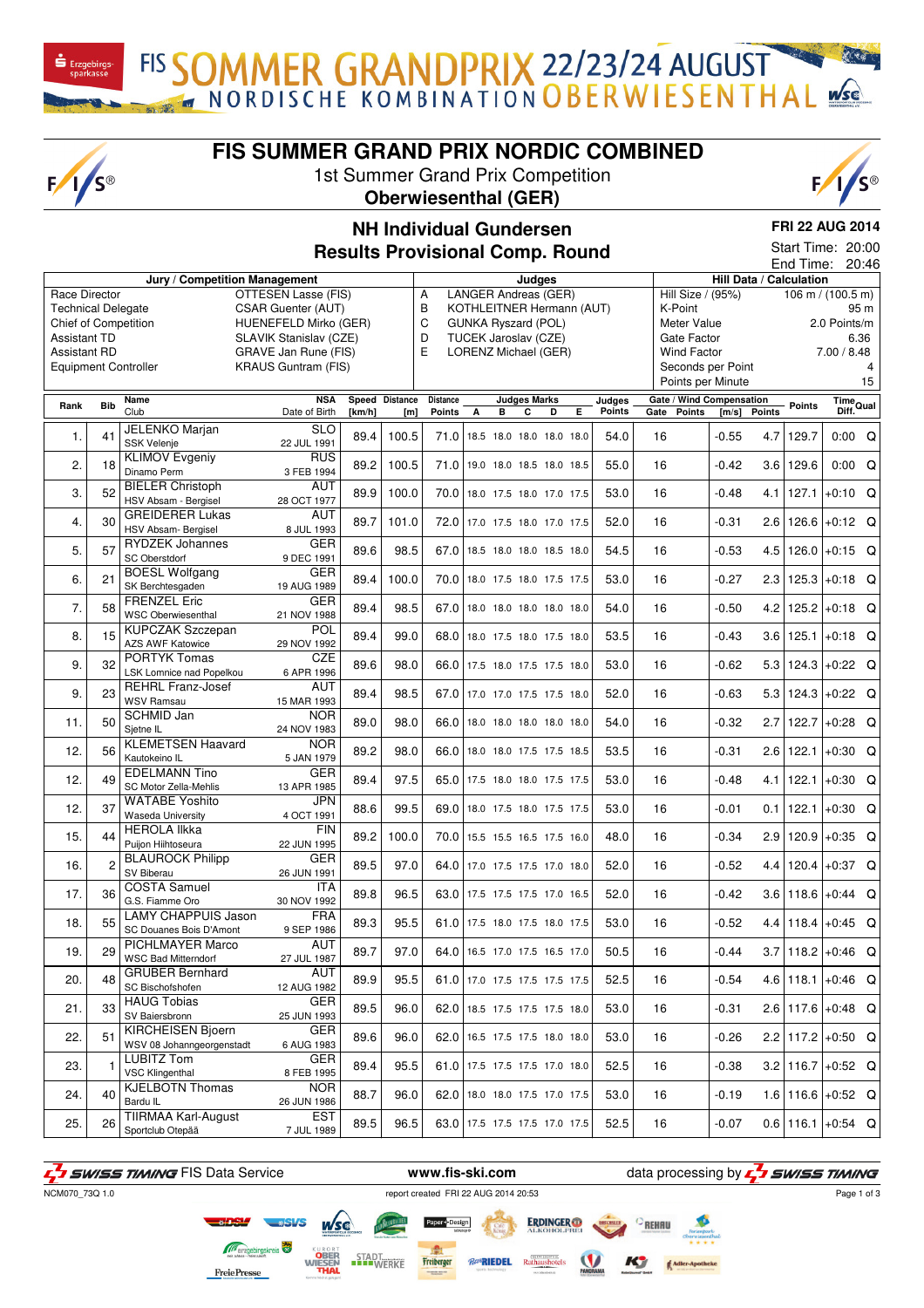FIS SOMMER GRANDPRIX 22/23/24 AUGUST

### **FIS SUMMER GRAND PRIX NORDIC COMBINED**

1st Summer Grand Prix Competition

 $F/I/S^{\circledcirc}$ 

### **Oberwiesenthal (GER)**



# **NH Individual Gundersen**

**FRI 22 AUG 2014**

## **Results Provisional Comp. Round**

Start Time: 20:00 End Time: 20:46

| Rank | <b>Bib</b> | Name<br>Club                                   | <b>NSA</b><br>Date of Birth | [km/h] | Speed Distance<br>[m] | Distance<br><b>Points</b> | А | <b>Judges Marks</b><br>в        | С | D | Е. | Judges<br>Points | Gate / Wind Compensation<br>Gate<br><b>Points</b> | [m/s]   | <b>Points</b> | <b>Points</b> | Time<br>Diff. <sup>Qual</sup> |  |
|------|------------|------------------------------------------------|-----------------------------|--------|-----------------------|---------------------------|---|---------------------------------|---|---|----|------------------|---------------------------------------------------|---------|---------------|---------------|-------------------------------|--|
|      |            |                                                |                             |        |                       |                           |   |                                 |   |   |    |                  |                                                   |         |               |               |                               |  |
| 26.  | 19         | <b>WATANABE Takehiro</b>                       | <b>JPN</b>                  | 89.3   | 97.0                  | 64.0                      |   | 16.0 17.0 16.0 16.5 15.5        |   |   |    | 48.5             | 16                                                | $-0.30$ |               | 2.5   115.0   | $+0.59$ Q                     |  |
|      |            | Meiji University                               | 13 JUL 1993                 |        |                       |                           |   |                                 |   |   |    |                  |                                                   |         |               |               |                               |  |
| 27.  | 35         | <b>LAHEURTE Maxime</b>                         | <b>FRA</b>                  | 88.9   | 95.0                  |                           |   | 60.0 17.0 17.0 17.0 17.0 17.5   |   |   |    | 51.0             | 16                                                | $-0.44$ |               |               | $3.7$  114.7 +1:00 Q          |  |
|      |            | Douanes Geradmer                               | 20 MAY 1985                 |        |                       |                           |   |                                 |   |   |    |                  |                                                   |         |               |               |                               |  |
| 28.  | 46         | <b>BRAUD Francois</b>                          | <b>FRA</b>                  | 89.3   | 94.5                  | 59.0                      |   | 16.5 17.5 17.5 17.0 17.0        |   |   |    | 51.5             | 16                                                | -0.41   |               |               | 3.5 114.0 + 1:03 Q            |  |
|      |            | <b>SC Chamonix</b>                             | 27 JUL 1986                 |        |                       |                           |   |                                 |   |   |    |                  |                                                   |         |               |               |                               |  |
| 28.  | 17         | <b>ILVES Kristian</b><br>Elva Skiclub          | <b>EST</b>                  | 89.2   | 94.0                  |                           |   | 58.0 17.0 17.5 17.5 16.5 17.0   |   |   |    | 51.5             | 16                                                | $-0.53$ |               |               | $4.5$   114.0   +1:03 Q       |  |
|      |            | LANGE Jakob                                    | 10 JUN 1996<br><b>GER</b>   |        |                       |                           |   |                                 |   |   |    |                  |                                                   |         |               |               |                               |  |
| 30.  | 34         | Wsv Kiefersfelden                              | 5 AUG 1995                  | 89.4   | 95.5                  |                           |   | 61.0 17.5 17.0 17.5 17.5 17.0   |   |   |    | 52.0             | 16                                                | -0.11   |               |               | $0.9$   113.9   +1:03 Q       |  |
|      |            | <b>FAISST Manuel</b>                           | <b>GER</b>                  |        |                       |                           |   |                                 |   |   |    |                  |                                                   |         |               |               |                               |  |
| 31.  | 42         | SV Baiersbronn                                 | 11 JAN 1993                 | 89.3   | 94.0                  |                           |   | 58.0 17.5 17.5 17.5 17.0 17.0   |   |   |    | 52.0             | 16                                                | $-0.36$ |               |               | $3.1 \mid 113.1 \mid +1:06$ Q |  |
|      |            | <b>HEROLA Matti</b>                            | <b>FIN</b>                  |        |                       |                           |   |                                 |   |   |    |                  |                                                   |         |               |               |                               |  |
| 32.  | 13         | Puijon Hiihtoseura                             | 11 SEP 1995                 | 89.7   | 94.0                  |                           |   | 58.0 16.5 16.5 17.0 17.0 17.0   |   |   |    | 50.5             | 16                                                | $-0.47$ |               |               | $4.0$   112.5   +1:09 Q       |  |
|      |            | <b>YAHIN</b> Ernest                            | <b>RUS</b>                  |        |                       |                           |   |                                 |   |   |    |                  |                                                   |         |               |               |                               |  |
| 33.  | 16         | <b>WVSM Ufa</b>                                | 9 JAN 1991                  | 89.5   | 94.0                  |                           |   | 58.0 17.0 17.5 17.0 17.0 17.0   |   |   |    | 51.0             | 16                                                | $-0.36$ |               |               | $3.1 \mid 112.1 \mid +1:10$ Q |  |
| 34.  | 22         | <b>SLOWIOK Pawel</b>                           | <b>POL</b>                  | 89.1   | 93.0                  |                           |   | 56.0 17.5 17.0 17.5 17.5 17.0   |   |   |    | 52.0             | 16                                                | $-0.32$ |               |               | $2.7$  110.7 +1:16 Q          |  |
|      |            | KS Wisla Ustronianka                           | 31 MAR 1992                 |        |                       |                           |   |                                 |   |   |    |                  |                                                   |         |               |               |                               |  |
| 35.  | 54         | <b>GRAABAK</b> Joergen                         | NOR                         | 88.7   | 93.0                  |                           |   | 56.0 17.5 17.5 17.5 17.5 17.5   |   |   |    | 52.5             | 16                                                | $-0.20$ |               |               | $1.7$  110.2 +1:18 Q          |  |
|      |            | Byaasen IL                                     | 24 APR 1991                 |        |                       |                           |   |                                 |   |   |    |                  |                                                   |         |               |               |                               |  |
| 36.  | 27         | <b>MARTIN Nicolas</b>                          | FRA                         | 89.3   | 92.0                  |                           |   | 54.0 17.0 17.0 16.5 17.0 17.0   |   |   |    | 51.0             | 16                                                | $-0.30$ |               |               | $2.5$   107.5   +1:29 Q       |  |
|      |            | Les Contamines Montjoie                        | 19 APR 1989                 |        |                       |                           |   |                                 |   |   |    |                  |                                                   |         |               |               |                               |  |
| 36.  | 25         | RYYNAENEN Janne<br>Ounasvaaran Hiihtoseura     | <b>FIN</b><br>1 JAN 1988    | 89.2   | 92.0                  |                           |   | 54.0 17.5 17.5 17.0 17.5 17.0   |   |   |    | 52.0             | 16                                                | $-0.18$ |               |               | $1.5 107.5 +1:29$ Q           |  |
|      |            | <b>BERLOT Gasper</b>                           | <b>SLO</b>                  |        |                       |                           |   |                                 |   |   |    |                  |                                                   |         |               |               |                               |  |
| 38.  | 28         | <b>SSK Velenje</b>                             | 6 AUG 1990                  | 89.0   | 93.0                  |                           |   | 56.0 16.5 17.0 17.5 17.0 17.0   |   |   |    | 51.0             | 16                                                | $-0.05$ |               |               | $0.4$   107.4   +1:29 Q       |  |
|      |            | <b>SEIDL Mario</b>                             | AUT                         |        |                       |                           |   |                                 |   |   |    |                  |                                                   |         |               |               |                               |  |
| 39.  | 39         | TSU St. Veit                                   | 8 DEC 1992                  | 89.3   | 91.5                  |                           |   | 53.0 17.5 17.0 16.5 17.5 17.0   |   |   |    | 51.5             | 16                                                | $-0.29$ |               |               | 2.5 107.0 + 1:31 Q            |  |
| 39.  | 3          | <b>WEBER Terence</b>                           | <b>GER</b>                  | 88.8   | 91.5                  |                           |   | 53.0 16.5 17.0 17.0 16.5 17.0   |   |   |    | 50.5             | 16                                                | $-0.41$ |               |               | 3.5 107.0 + 1:31 Q            |  |
|      |            | Ssv Geyer                                      | 24 SEP 1996                 |        |                       |                           |   |                                 |   |   |    |                  |                                                   |         |               |               |                               |  |
| 41.  | 31         | <b>LEMMERER Harald</b>                         | <b>AUT</b>                  | 89.5   | 92.0                  |                           |   | 54.0 17.5 17.5 17.0 17.5 17.0   |   |   |    | 52.0             | 16                                                | $-0.08$ | 0.7           |               | $106.7 + 1:32$ Q              |  |
|      |            | <b>WSV Bad Mitterndorf</b>                     | 30 DEC 1991                 |        |                       |                           |   |                                 |   |   |    |                  |                                                   |         |               |               |                               |  |
| 42.  | 43         | <b>DVORAK Miroslav</b>                         | <b>CZE</b>                  | 89.4   | 91.5                  |                           |   | 53.0 16.5 17.5 17.0 17.5 17.0   |   |   |    | 51.5             | 16                                                | $-0.21$ |               |               | $1.8$   106.3   + 1:34 Q      |  |
|      |            | <b>ASS Dukla Liberec</b><br><b>BAUER Armin</b> | 3 MAR 1987<br>ITA           |        |                       |                           |   |                                 |   |   |    |                  |                                                   |         |               |               |                               |  |
| 43.  | 38         | G.S. Fiamme Gialle                             | 15 JUL 1990                 | 88.9   | 90.5                  | 51.0                      |   | 16.5 16.5 16.5 16.5 16.0        |   |   |    | 49.5             | 16                                                | $-0.58$ |               |               | $4.9$   105.4   +1:37 Q       |  |
|      |            | <b>WELDE David</b>                             | <b>GER</b>                  |        |                       |                           |   |                                 |   |   |    |                  |                                                   |         |               |               |                               |  |
| 44.  | 20         | Sc Sohland                                     | 16 APR 1994                 | 89.4   | 89.5                  |                           |   | 49.0 17.0 17.0 16.5 17.0 16.5   |   |   |    | 50.5             | 16                                                | $-0.44$ |               |               | $3.7$ 103.2 +1:46 Q           |  |
|      |            | <b>PITTIN Alessandro</b>                       | ITA                         |        |                       |                           |   |                                 |   |   |    |                  |                                                   |         |               |               |                               |  |
| 45.  | 47         | G.S. Fiamme Gialle                             | 11 FEB 1990                 | 89.0   | 90.0                  |                           |   | 50.0 16.5 17.0 16.5 16.5 17.0   |   |   |    | 50.0             | 16                                                | $-0.28$ |               |               | $2.4$   102.4   +1:49 Q       |  |
| 46.  | 45         | <b>HUG Tim</b>                                 | SUI                         | 89.1   | 88.5                  |                           |   | 47.0 16.5 16.5 16.5 17.0 16.0   |   |   |    | 49.5             | 16                                                | $-0.40$ | 3.4           |               | $99.9$ +1:59 Q                |  |
|      |            | SC Gerlafingen                                 | 11 AUG 1987                 |        |                       |                           |   |                                 |   |   |    |                  |                                                   |         |               |               |                               |  |
| 47.  | 53         | <b>KROG Magnus</b>                             | <b>NOR</b>                  | 88.9   | 88.5                  |                           |   | 47.0 15.5 16.5 16.5 17.0 16.5   |   |   |    | 49.5             | 16                                                | $-0.34$ | 2.9           |               | 99.4 + 2:01 Q                 |  |
|      |            | Hoeydalsmo                                     | 19 MAR 1987                 |        |                       |                           |   |                                 |   |   |    |                  |                                                   |         |               |               |                               |  |
| 48.  | 10         | <b>MAIERHOFER Manuel</b><br>S.C. Gardena       | ITA<br>17 DEC 1992          | 89.1   | 88.5                  |                           |   | 47.0 15.5 15.5 16.0 16.5 15.0   |   |   |    | 47.0             | 16                                                | $-0.41$ | 3.5           |               | $97.5 + 2:09$ Q               |  |
|      |            | <b>KUTAL Petr</b>                              | CZE                         |        |                       |                           |   |                                 |   |   |    |                  |                                                   |         |               |               |                               |  |
| 48.  | 9          | SKL Nove Mesto nad Morave                      | 31 AUG 1988                 | 89.1   | 87.5                  |                           |   | 45.0 15.5 16.5 16.5 17.0 16.0   |   |   |    | 49.0             | 16                                                | $-0.41$ | 3.5           |               | 97.5 +2:09 Q                  |  |
|      |            | <b>MUTRU Leevi</b>                             | <b>FIN</b>                  |        |                       |                           |   |                                 |   |   |    |                  |                                                   |         |               |               |                               |  |
| 50.  | 8          | Lahti SC                                       | 16 MAY 1995                 | 89.2   | 86.5                  |                           |   | 43.0 16.0 16.5 16.5 16.5 16.0   |   |   |    | 49.0             | 16                                                | $-0.49$ | 4.2           |               | 96.2 + 2:14 Q                 |  |
|      |            | <b>RYPL Lukas</b>                              | CZE                         |        |                       |                           |   |                                 |   |   |    |                  |                                                   |         |               |               |                               |  |
| 51.  | 11         | <b>VSC Klingenthal</b>                         | 11 DEC 1991                 | 89.1   | 84.0                  |                           |   | 38.0   16.0 16.5 16.0 16.5 16.0 |   |   |    | 48.5             | 16                                                | -0.50   | 4.2           |               | $90.7$ +2:36                  |  |
| 52.  | 6          | <b>LAFARGE Geoffrey</b>                        | FRA                         | 88.9   | 85.0                  |                           |   | 40.0 16.0 16.0 16.0 16.5 16.0   |   |   |    | 48.0             | 16                                                | -0.18   | 1.5           |               | $89.5 + 2:41$                 |  |
|      |            | Chamonix                                       | 19 DEC 1989                 |        |                       |                           |   |                                 |   |   |    |                  |                                                   |         |               |               |                               |  |
| 53.  | 5          | <b>BARKOV Viacheslav</b>                       | <b>RUS</b>                  | 88.7   | 82.5                  |                           |   | 35.0 16.0 16.0 15.5 16.0 16.0   |   |   |    | 48.0             | 16                                                | $-0.63$ | 5.3           |               | $88.3 \mid +2:46$             |  |
|      |            | Moskau<br><b>MASTIEV Samir</b>                 | 28 FEB 1992<br><b>RUS</b>   |        |                       |                           |   |                                 |   |   |    |                  |                                                   |         |               |               |                               |  |
| 54.  | 14         | Ekaterinburg                                   | 13 JAN 1993                 | 89.1   | 83.5                  |                           |   | 37.0 15.5 15.0 15.5 16.0 15.0   |   |   |    | 46.0             | 16                                                | $-0.54$ | 4.6           |               | $87.6$ +2:48                  |  |
|      |            |                                                |                             |        |                       |                           |   |                                 |   |   |    |                  |                                                   |         |               |               |                               |  |

F<sub>1</sub> SWISS TIMING FIS Data Service **www.fis-ski.com** data processing by F<sub>1</sub> SWISS TIMING ncm070\_73Q 1.0<br>NCM070\_73Q 1.0 Page 2 of 3**ERDINGER**<sup>®</sup> Freiberger<br>Freiberger **STADT**<br>WERKE *Ro*RIEDEL Rathausho

**FreiePresse**